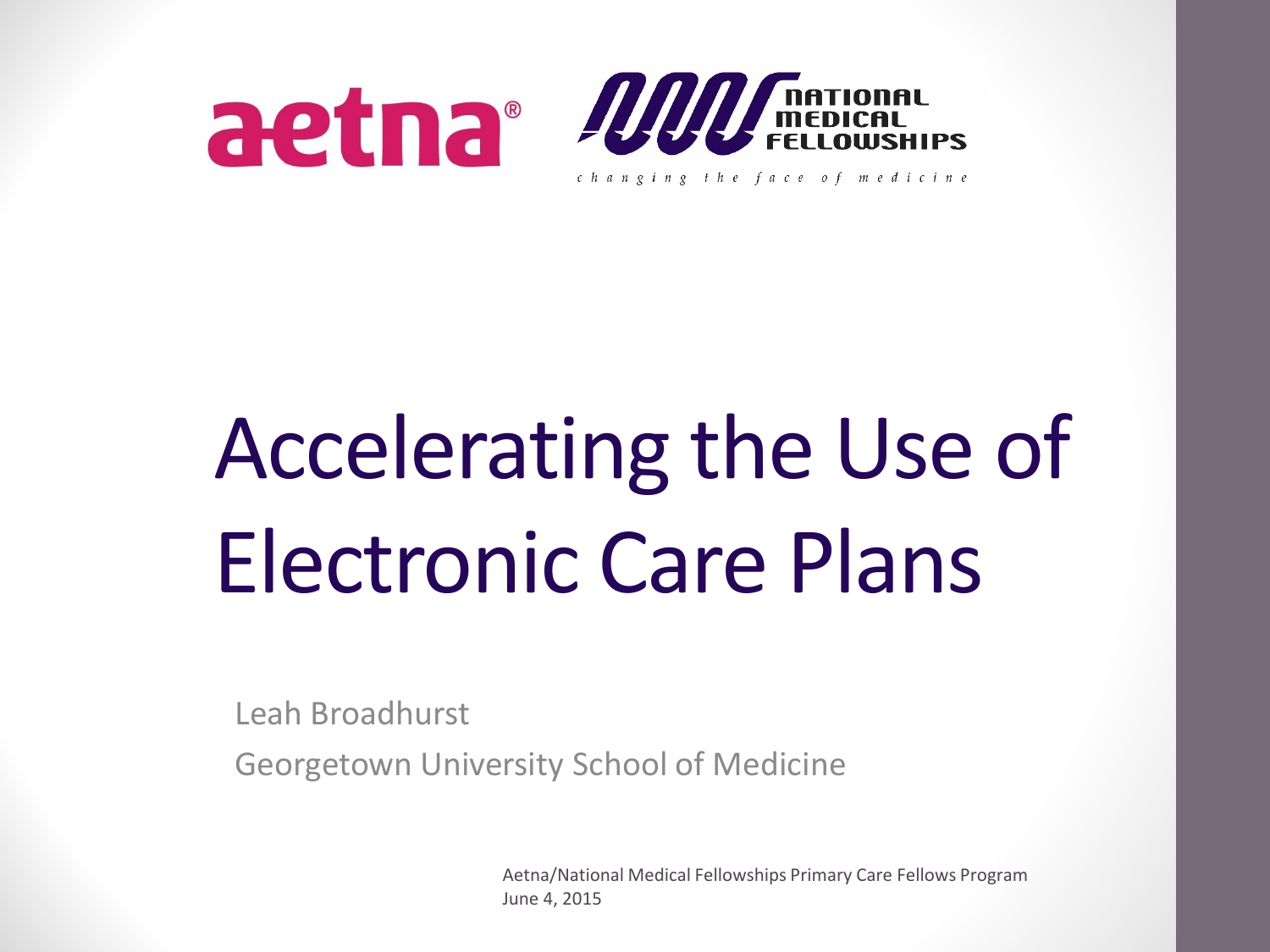#### Introduction

- The Office of the National Coordinator for Health Information **Technology**
- The Federal Health IT Strategic Plan, 2015-2020 goals
	- Expand adoption of Health IT
	- Advance secure and interoperable health information
	- Strengthen health care delivery
	- Advance the health and well-being of individuals and communities
	- Advance research, scientific knowledge, and innovation
- The Use of Electronic Care Plans
	- Examples
	- Barriers to implementation

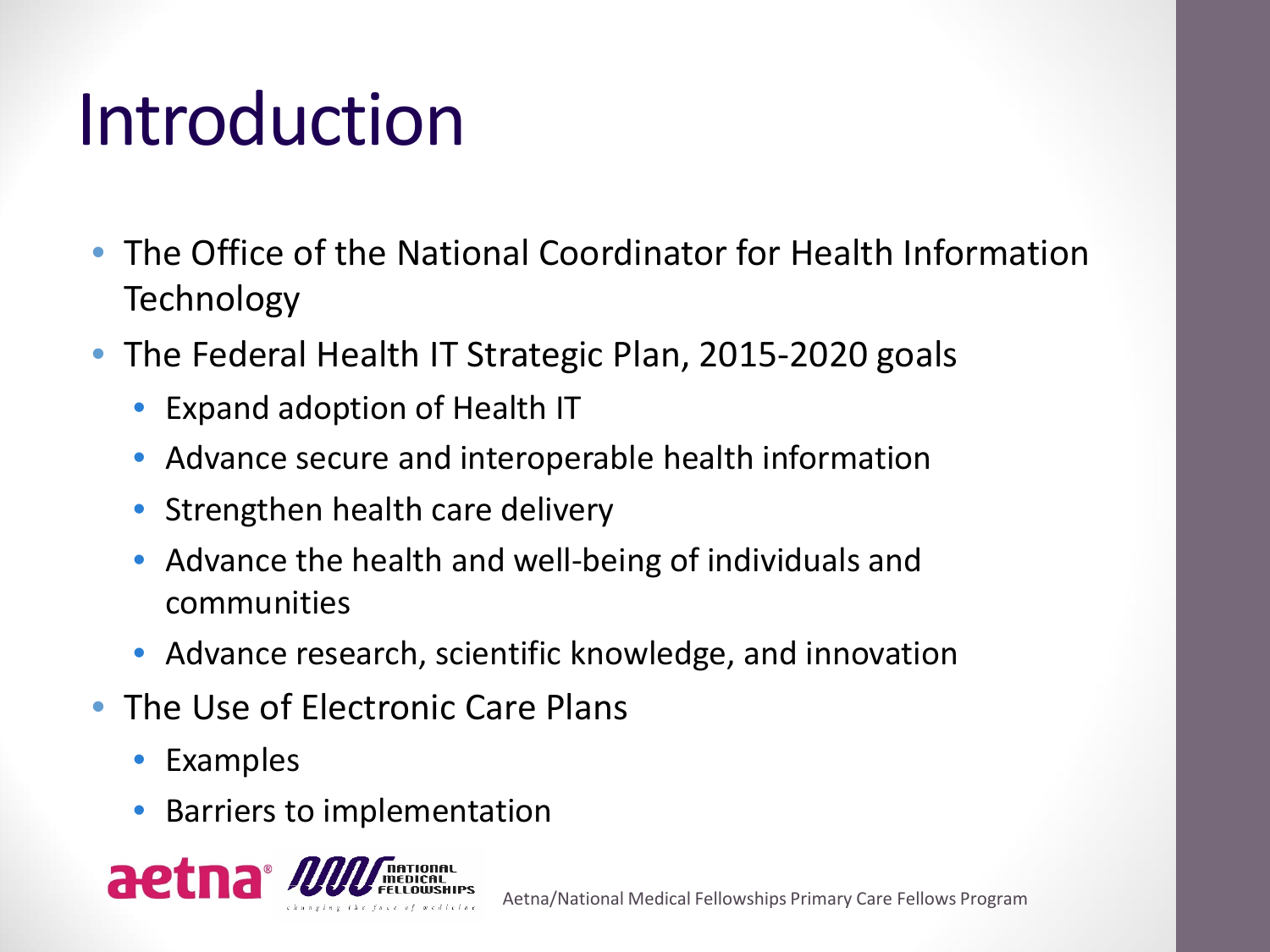# Methodology Phase 1 •Background Paper Phase 2: •Listening Session Phase 3: •Outcome Paper



Aetna/National Medical Fellowships Primary Care Fellows Program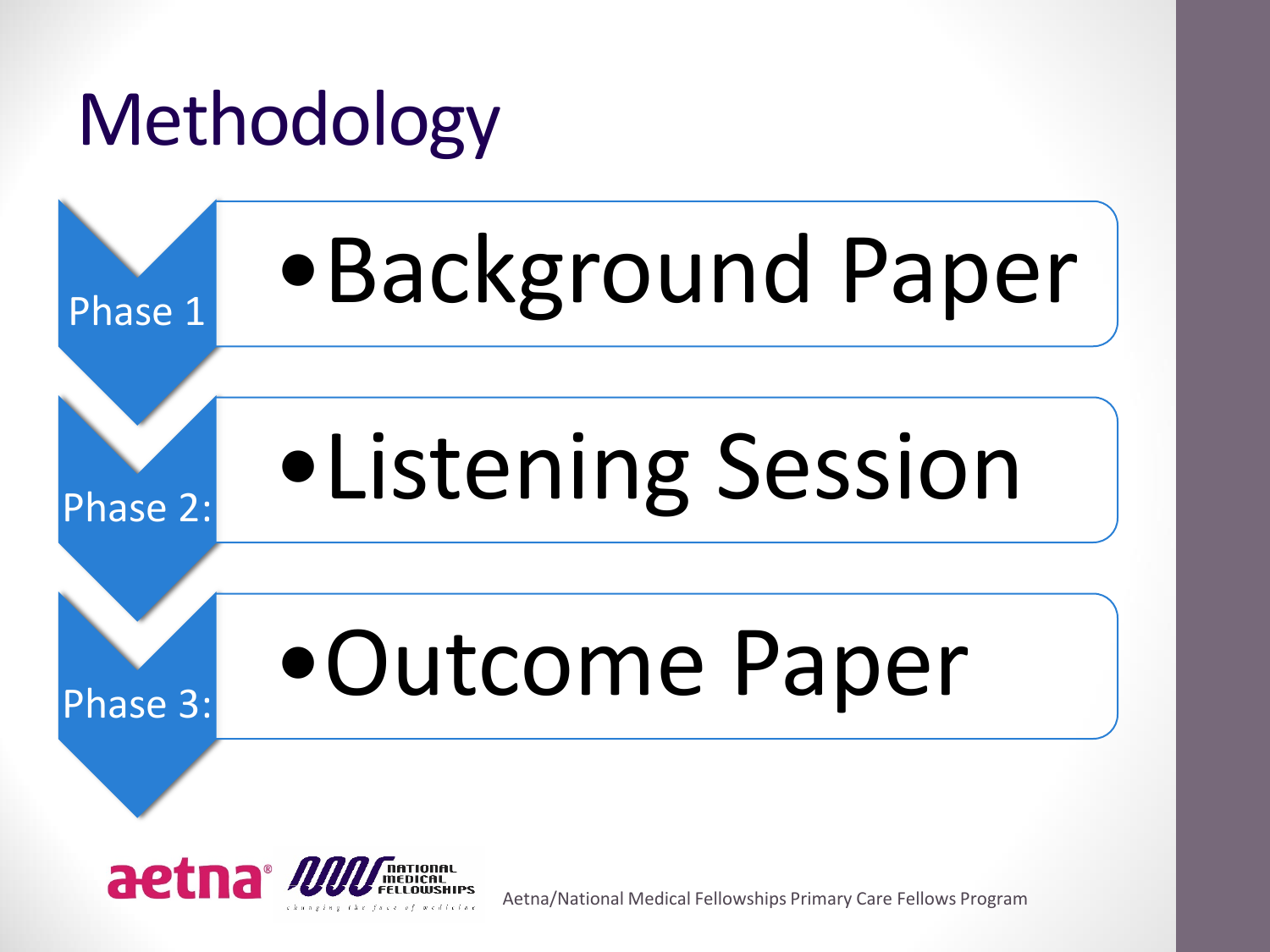#### Findings



#### SUCCESSFUL CARE PLANS



Aetna/National Medical Fellowships Primary Care Fellows Program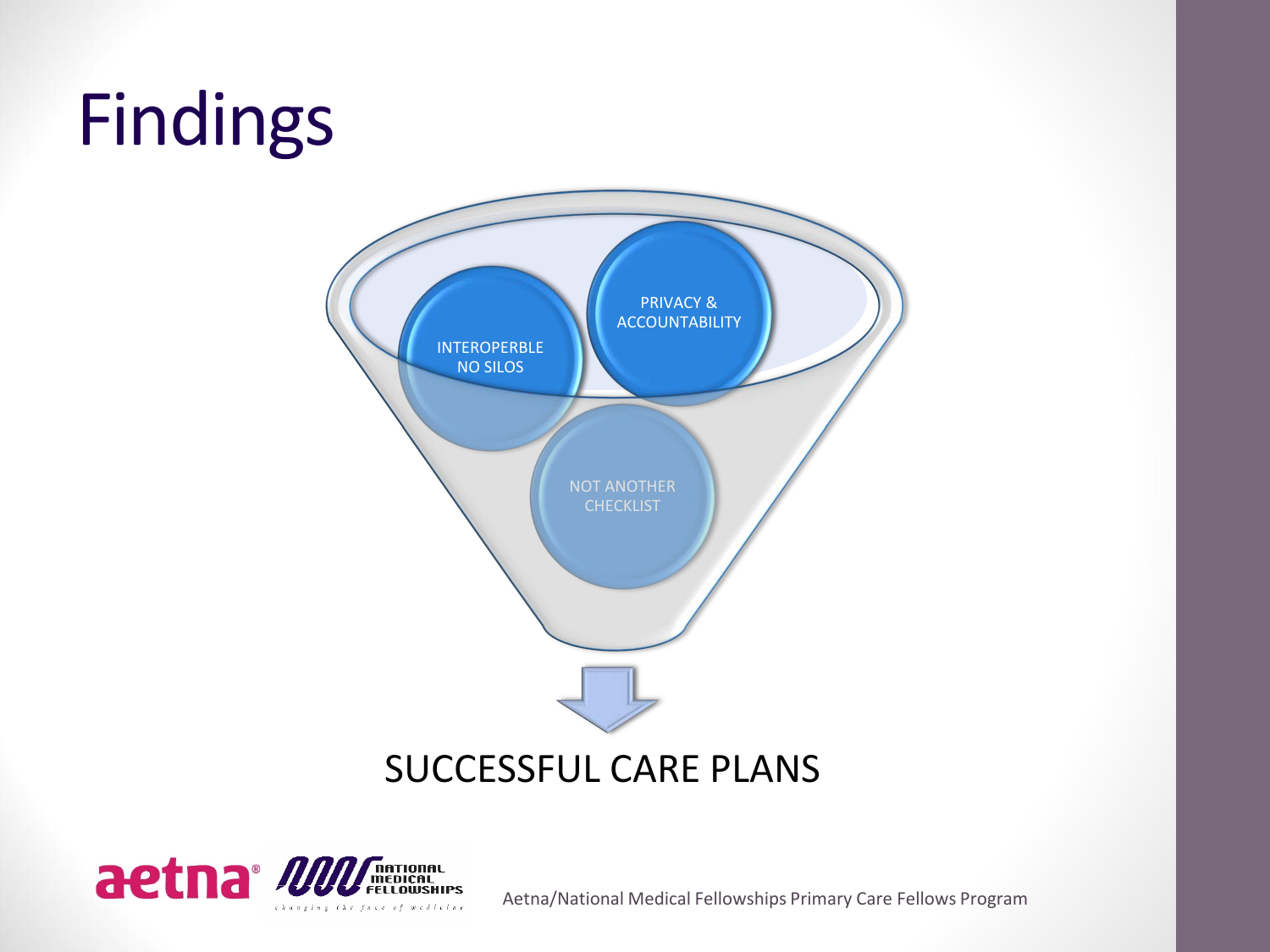### Conclusion and Recommendations

Further Questions:

- Who is the owner of the care plan?
- Can patients edit their own care plans?
- What is the role for the specialist?
- Care Coordination improves outcomes
- Electronic Care Plans are the future
- Additional feedback from even more stakeholders